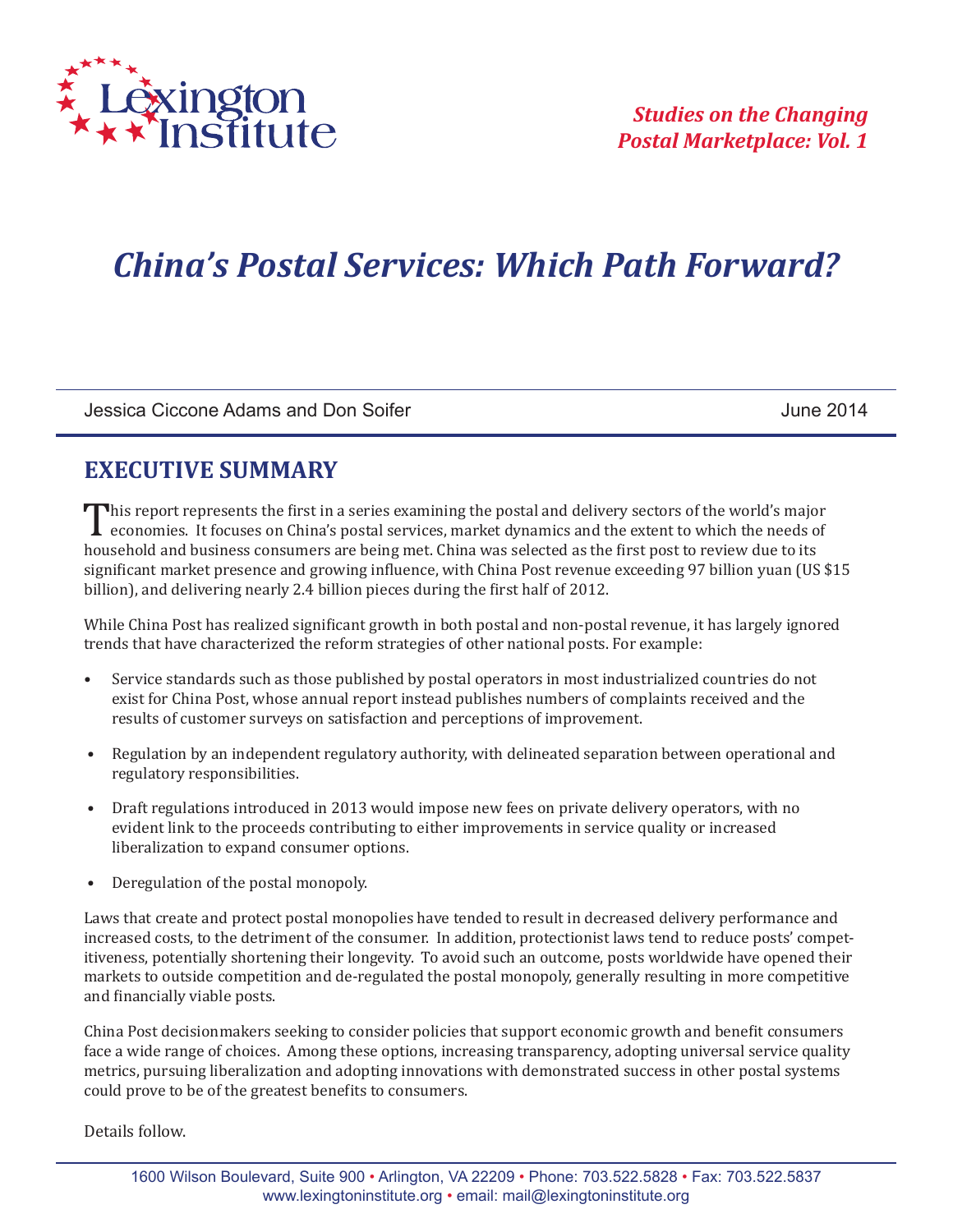



### **INTRODUCTION**

Among the world's largest postal operators, China Post today stands at a prodigious crossroads. With annual postal revenues trailing only those of Germany and the United States, and a population density at the approximate midpoint between the two, it seemingly possesses unrivaled potential to harness market forces to leverage improvements:

- China Post revenue exceeded 97 billion yuan (US \$15 billion) in the first half of 2012, up 24.4 percent over the previous year.
- China Post made nearly 2.4 billion deliveries in the first half of 2012, up 51 percent over last year, exceeding total delivery volume in 2012 and accounting for 48.2 percent of the revenue of the total postal industry, up 5.3 percentage points from 2011.
- In 2013, China expected to surpass the U.S. to become the world's largest market for express delivery.
- Postal Savings Bank of China, a subsidiary of China Post Group, has 39,000 outlets with 4.5 trillion yuan (US \$722 billion) in local and foreign-currency deposits. It is the seventh largest bank in China by assets, and has the second-most branches.

While China Post has made significant progress through various restructuring and investments, the State Post Bureau, China's regulator for postal and express delivery services, has enacted rules and regulations that protect China Post from outside competition, and has not disclosed quantifiable statistics about performance standards for timely and accurate delivery.

# **BACKGROUND ON POSTAL SERVICE REFORMS IN CHINA**

China's postal laws define the term, "universal postal services" to mean, "the postal services continuously provided for all customers within the territory of the People's Republic of China, according to the scope of business, service standards and fee change standards prescribed by the state."<sup>1</sup>

In the 1990s, with the understanding that modernization was needed to stimulate economic development, the Chinese government introduced new technologies and upgraded distribution and network models to their postal system. Postal rates were relatively cheap, but anecdotal accounts of lost letters were common. In addition to slow delivery, sending express mail meant waiting in very long lines.

To keep pace with both local and global private companies, China Post combined several thousand small processing units into 200-plus central offices. New sorting facilities were built, a new central computer system was installed and a separate transportation system for express mail was developed, among other improvements. These advances proved fruitful, with year-on-year revenue increases for both letters and parcels by over 20 percent.<sup>2</sup>

China next enacted postal reforms in the spring of 2009.3 China Post was the last of the large stateowned businesses to undergo post-Mao restructuring, with the regulatory concerns only being separated from the operations in 2007. Though the government appeared to be adapting traditional principles of postal reform to support non-traditional postal development, a main practical effect of the 2009 law was to more tightly regulate the domestic express delivery sector. While there had been hopes that China's World Trade Organization (WTO) accession would lead to opening of the express delivery market, the effect of the postal law was to impose geographic limitations on foreign express companies.

1 China Post Group, *Annual Report 2012,* p. 15.

<sup>&</sup>lt;sup>2</sup> James I. Campbell*, Postal Law in China. 18th Conference on Postal and Delivery Economics (Porvoo, Finland, June 2-5, 2010).*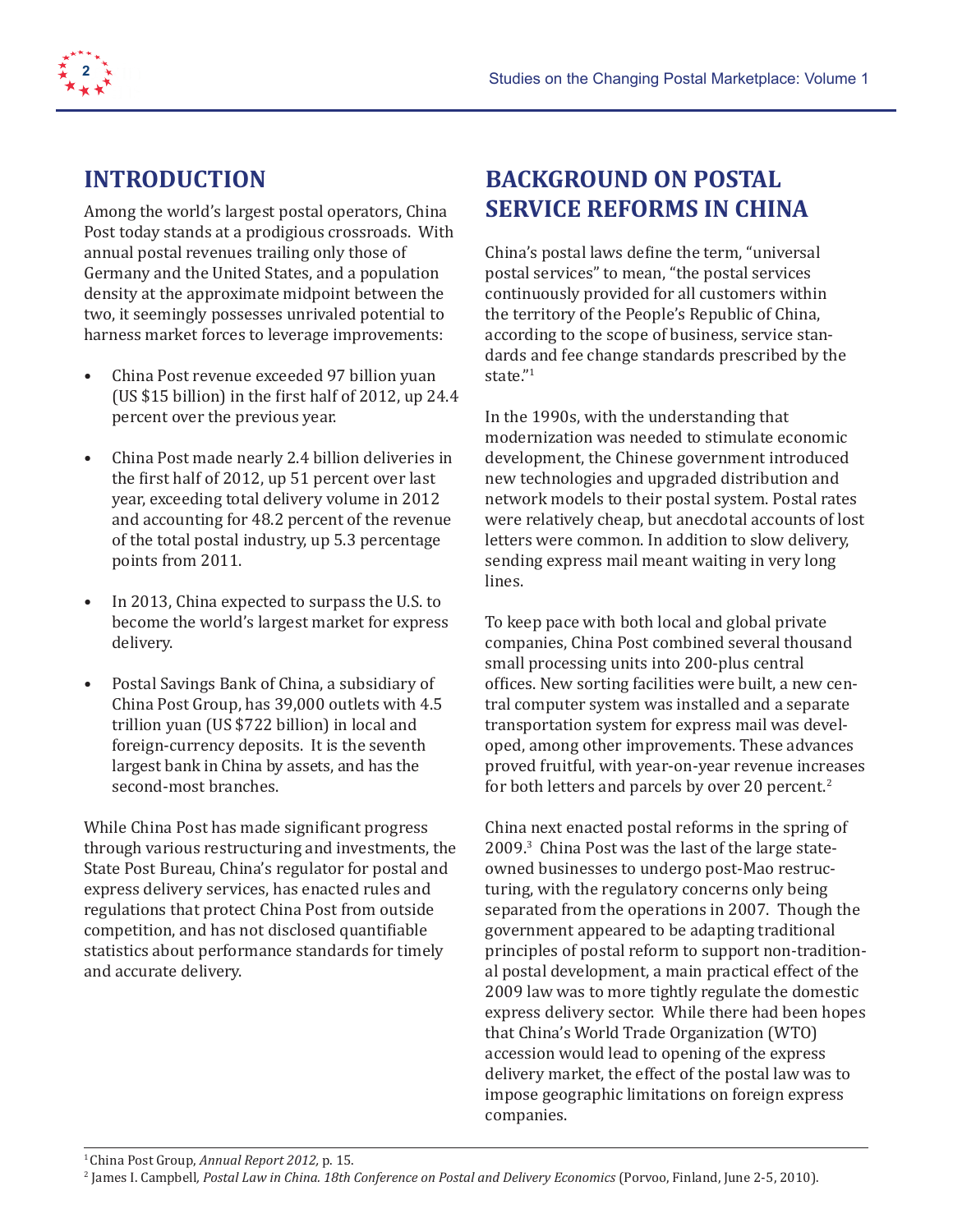

China Post plays an important role in the rural economy. With 70,000 postal branches and 38,000 financial services outlets, it is one the world's largest companies and a vital economic spine for rural Chinese.4 Nationally, each permanent post office serves 28,700 Chinese, according to Universal Postal Union (UPU) estimates (See below: For purposes of comparison, that rate is 16,500 in Brazil, 10,700 in the United States, and generally about half of that in most European Union states). China Post averaged three deliveries per week in rural areas, down from five per week in 2010, also based on UPU estimates. $^{\circ}$ 

The 2009 laws were very specific in some parts, and vague in others. For instance, they imposed registration and capitalization rules on domestic delivery tions in repo<br>companies while also secondo limiting the setial secondary at companies, while also severely limiting the activities of foreign-owned firms by blocking them from the document delivery market and tightening the scope of operating in the domestic express sector both thriving markets that hold value as important sources of revenue that offset the heavy fixed costs difficult.

associated with building and operating a network for China. Under the new rules, big state-owned companies, such as Sinotrans, China Air Express and China Railway Express, also had to give up some delivery functions, despite their success. In addition, the vague wording of the law loosely defined the scope of the postal monopoly, leaving little clarity on what is open and whether it will continue to be open in the future.<sup>6</sup>

At the same time, the Chinese government keeps a tight lid on the quality of the domestic postal service that comprises its universal service obligation, publishing only vague service metric statistics such as consumer satisfaction surveys and reductions in reported complaints. Since the Chinese government tends to be reticent on the quality of its owned firms by blocking them from domestic post service, are hesitant to implement delivery market and tightening the  $\qquad \qquad$  any more reforms, and local municipalities can be  $\lim g$  in the domestic express sector —  $\quad$  inconsistent with enforcing mandated regulations,  ${\rm n}$ arkets that hold value as important  ${\rm n}$  understanding the path of reform going forward is difficult. red complaints. Since the chines state-owned businesses to undergo post-matter than the regulator post-mass to be regulated by the regulatory concerns on the quality



3 People's Republic of China, *Postal Law of the People's Republic of Chin*a, Procedural Law Research Institution, (2009 Revised). retrieved from http://www.procedurallaw.cn/english/law/200905/t20090526\_224670.html.

<sup>4</sup> "Return to Sender: A new law restores state control to yet another area of China's economy," The Economist (April 30, 2009).

<sup>5</sup> Universal Postal Union, *Global or Regional Estimates,* http://www.upu.int/en/resources.html (March 11, 2014).<br><sup>6</sup> "A new law restores state control to vet another area of China's economy" *The Economist* (April 30, 2

"A new law restores state control to yet another area of China's economy," The Economist (April 30, 2009).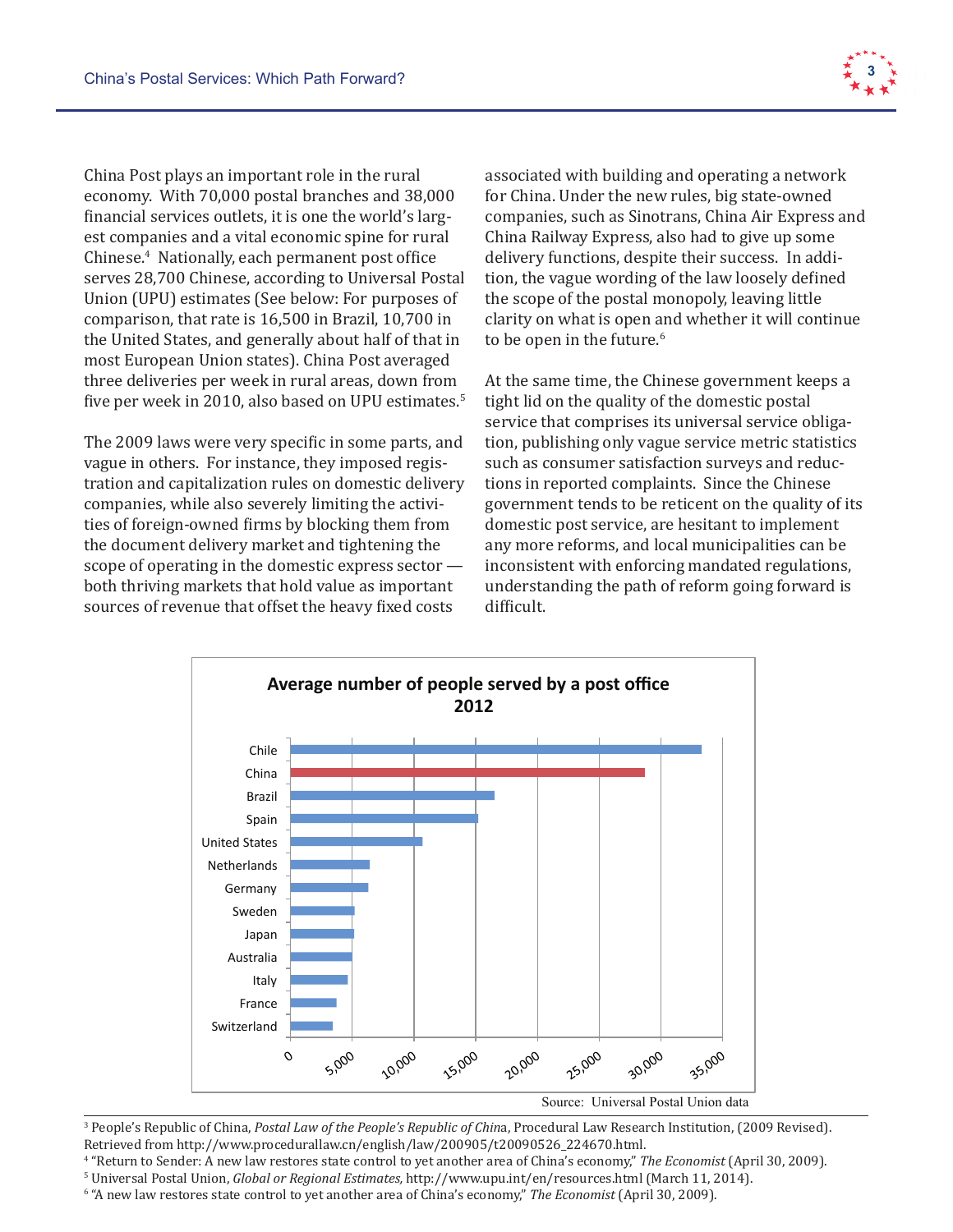

There is little indication of an appetite for opening the domestic postal market, but also few other suggestions of generating additional revenue through new surcharges to fund shortages. China Post currently earns a large percentage of its money from financial services, in particular, savings accounts. In addition, there is no sign of either leveling the playing field for experienced private companies to gain market access or to utilize the worksharing strategies that the United States Postal Service has employed to drive down operating costs.

# **2010 – 2014: CAPACITY AND GROWTH**

With the 2009 reform, and with the financial services offered, China Post consistently shows a profit, and the expectation of continued growth. China's postal industry reaped business revenue of 97.34 billion yuan (US \$15.45 billion) in the first half of 2012, up 24.4 percent year-on-year.<sup>7</sup>

Some of this can be attributed to better structuring and improved enterprise capabilities. The government estimates nearly 2.4 billion deliveries were made in the first half of 2012, up 51 percent yearon-year and exceeding the total delivery volume in 2010. And business revenue increased 9.7 percent in the January-June 2012 period, up 13.2 percentage points from the growth of the same period of the prior year. Postal business accounted for 48.2 percent of the revenue of the total enterprise, up 5.3 percentage points from the prior year.<sup>8</sup>

With all of the success, complaints with express delivery service, the continued growth of the market, and the sheer volume of packages appears to have started to show signs of strain on the system. Recent foreign and local press articles

showed boxes piled high and buildings overflowing with packages.9 In addition, complaints of individual workers stealing and selling consumers' personal information are starting to come to light.<sup>10</sup>

In October 2012, with authorities recognizing these concerns, the laws were amended to clarify illegal operators and allow the larger international firms more room to grow.11

These amendments stipulate that provincial postal administrations are responsible for the supervision and administration of postal services and markets within their jurisdictions, giving legal authorization for municipal administration. The previous postal law provided a two-tier postal administrative system at State Council and provincial levels, and the move adds a new administrative and regulatory laver.<sup>12</sup>

According to *China Daily,* in 2013 China expected to surpass the United States to become the world's largest market for express deliveries, sending warning signs of rapid development that could threaten service quality absent transparent metrics. Indeed, express delivery volumes grew more than 50 percent year-on-year in each of the past 28 months, according to the State Post Bureau.13 The number of packages delivered by major courier companies grew 61 percent in the first half to 3.84 billion items. Couriers' revenue grew 34.5 percent to 63 billion yuan (US \$10.36 billion).<sup>14</sup>

Xu Yong, chief consultant for the express and logistics website cecss.com, told Ecns.com that, "We see China's development in the express industry as 'too fast and unhealthy.' The country's express companies sacrifice profit and service quality to pursue volume." Chinese courier firms clear 16.4 yuan on

<sup>7</sup> "China's postal industry reports 24.4 pct rise in H1 revenue", English.news.cn (July 18, 2012).

<sup>8</sup> *Ibid*.

<sup>9</sup> "Leaks Prompt Postal Overhaul," http://usa.chinadaily.com.cn/china/2012-12/24/content\_16044977.htm (December 24, 2012).

<sup>10 &</sup>quot;116 Delivery Companies' Permits Canceled in 2012," http://www.chinadaily.com.cn/china/2013-01/02/content\_16076220.htm (February 2013).

<sup>11</sup> *China's Postal Law in Plain English,* www.allroadsleadtochina.com (May 19, 2009).

<sup>12 &</sup>quot;*China adopts amendment to postal law,*" http://www.ecns.cn/ (October 26, 2012).

<sup>13 &</sup>quot;*Postal industry urged to speed up transformation*," http://www.ecns.cn/business/2013/08-07/76294.shtml (August 7, 2013).

<sup>14 &</sup>quot;Nation to become largest express delivery market," http://www.ecns.cn/business/2013/07-23/74217.shtml (July 23, 2013).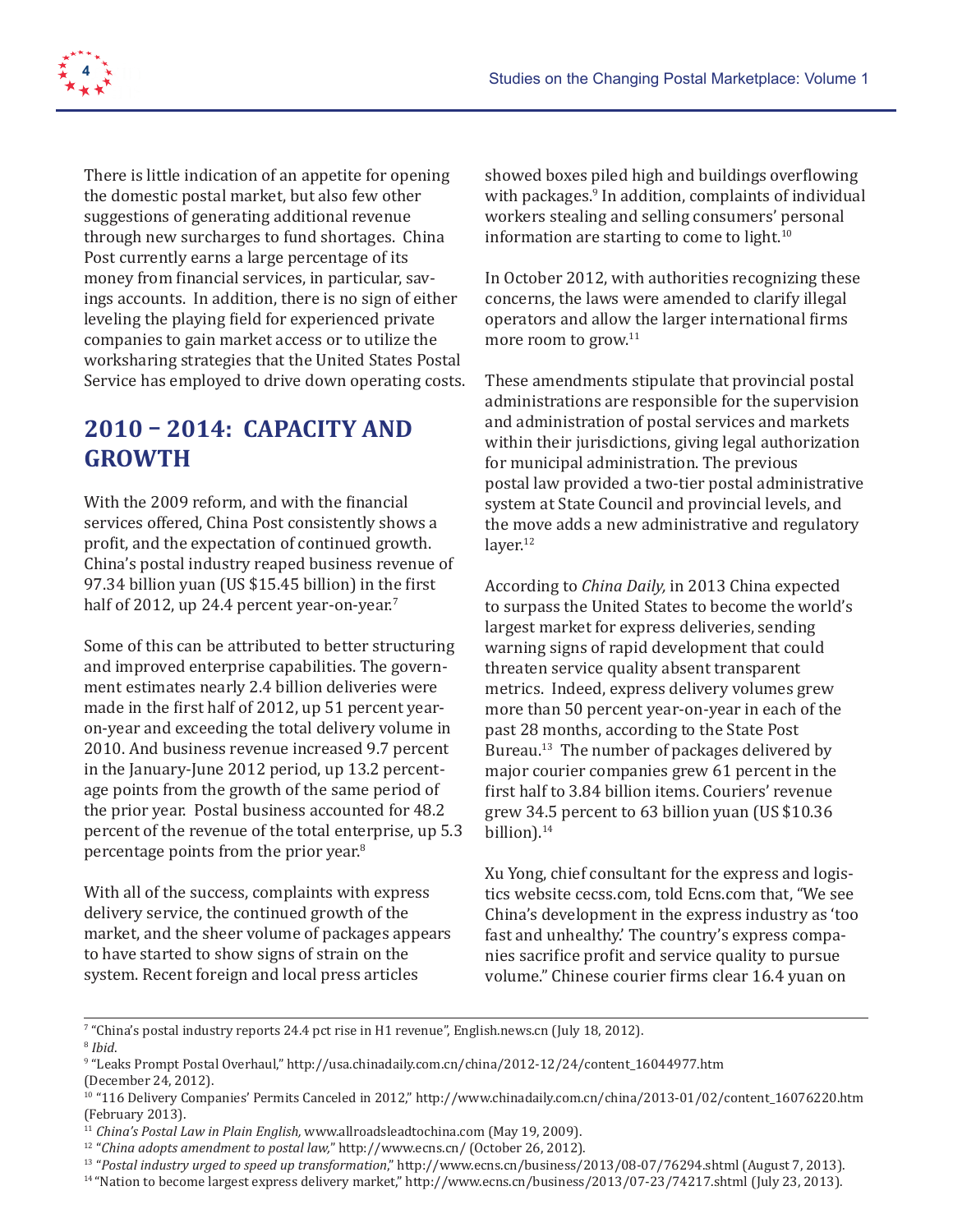

average from every parcel, down sharply from 28.6 yuan five years ago. Meanwhile, delivery workers reportedly struggle with heavier workloads, lower incomes, and customers complaining about bad service.<sup>15</sup>

According to a survey conducted in March, 2013 by *Legal Daily,* eight out of 10 respondents said they were dissatisfied with the country's express package delivery service. Bad service and lost items were major problems in the industry, according to the survey. "In addition, express companies also sometimes conducted misleading promotions, engaged in unfair competition and operated without licenses," said Liu Junhai, a professor at Renmin University of China.16

The industry faces uncertainty, since China's economy is decelerating and people are reducing their spending. Analysts note it is critical for Chinese express companies to upgrade their development mode. Transport Minister Yang Chuantang said when interviewed, that Chinese postal and express companies have to aim high and work fast to catch up with international leaders. "Revenue from the domestic express industry is expected to triple by 2020," he said, "But we should first improve the quality of the service."<sup>17</sup>

Other leaders are in agreement that China's postal industry must quicken transformation, innovate services to adapt to market changes and catch up with consumption trends. Ma Junsheng, director-general of the State Post Bureau of China, observed that the rise of the e-commerce industry for postal services, such as track and trace services and online postage purchases, and increasing popularity of online shopping have forced the traditional postal sector to transform itself. "The postal industry is in a transition period and needs to progress to a modern, advanced stage," Ma said at a forum on postal reform and development in Beijing in August 2013. The postal industry is closely linked to e-commerce, logistics and international trade, and huge business opportunities will be created, Ma continued.18

# **CHINA POST'S FINANCIAL SERVICES**

One area where China Post has realized important revenue-generation success is in consumer financial services. According to its website, Postal Savings Bank of China has 39,000 outlets, as of October 2012, with 4.5 trillion yuan (US \$722 billion) in local and foreign-currency deposits and total assets of 4.7 trillion yuan (US \$754 billion). Established in 2007 when the national postal service was split from its savings business, it is wholly owned by the China Post Group and is the country's seventh-largest bank by assets, and has the second most branches.

The China Banking Regulatory Commission permitted the bank to begin offering small-scale loans in 2006 and large-scale public credit in 2008. The credit business was a new field for the bank, having focused on small and family businesses in the past. This inexperience in corporate governance culminated in December 2012 with the arrest of Postal Savings Bank of China president Tao Liming on charges of bribery, improper fundraising and illegal lending. Tao's illegal practices coincided with unusual expansion in the bank's business, which had long held large deposit reserves for its savings business. The effect of the arrest was a delay of the bank's plan to list on the Chinese stock market by as much as three years.<sup>19</sup>

<sup>15</sup> *Ibid.*

<sup>16</sup> *Ibid.*

<sup>17</sup> *Ibid.*

<sup>18 &</sup>quot;Postal industry urged to speed up transformation," *op cit.*

<sup>19 &</sup>quot;Bribery scandal at major Chinese bank dashes IPO plans," http://www.wantchinatimes.com/ (January 11, 2013).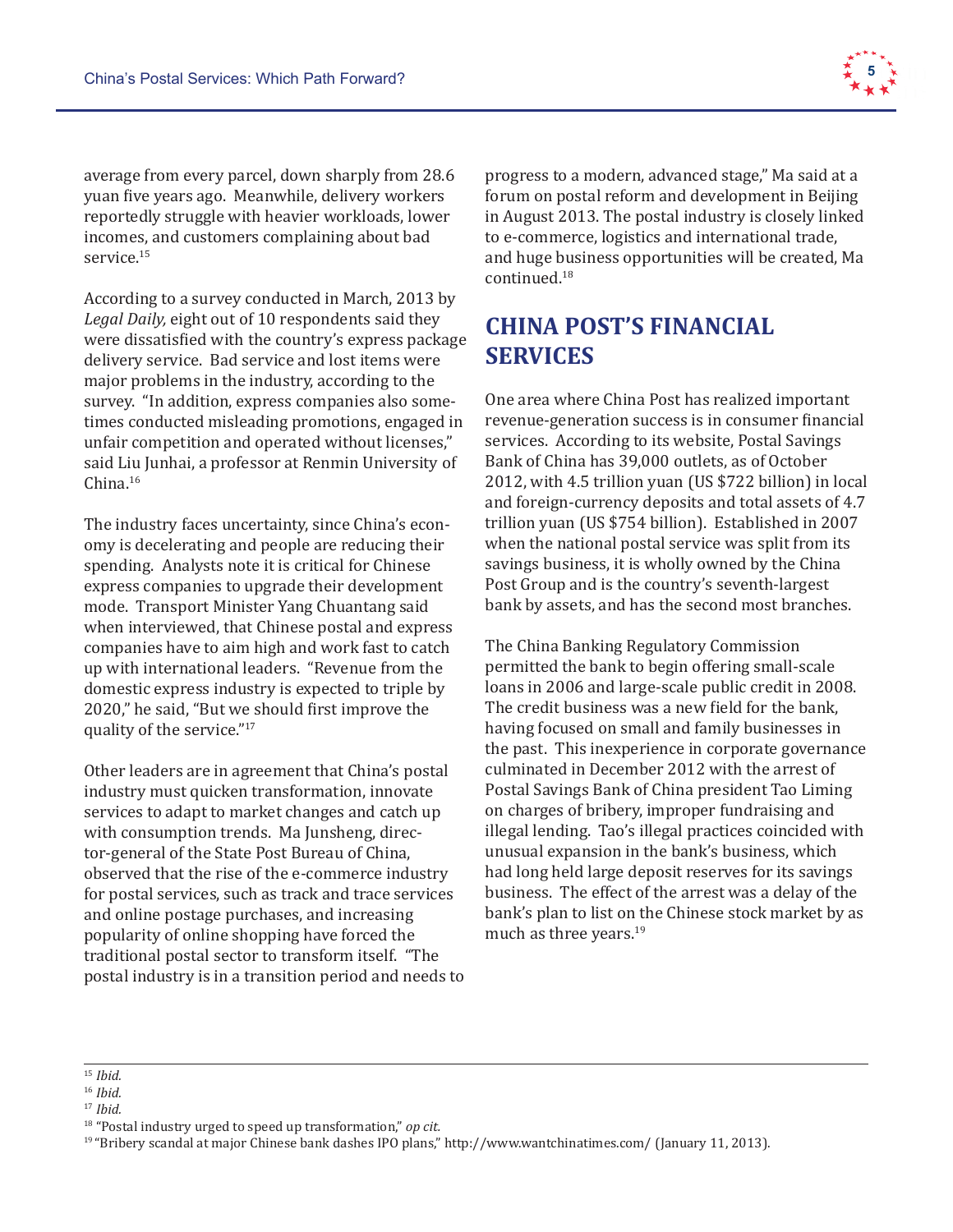

### **WHERE TO GO FROM HERE: OPTIONS FOR CHINA POST**

Following the successes of other national postal providers, there are different paths forward that could benefit both China Post and provide the people of China with faster, better quality service. In the 19 major postal markets reviewed by the Consumer Postal Council, 12 were fully liberalized (and three partially liberalized) and ten had created universal service funds. Universal service funds take various forms and can be funded in various ways, with the common goal of providing revenue to subsidize service quality and frequency for postal consumers. In all but three countries (including China), universal service funds were created following liberalization, intended to be short-term mechanisms to support the transition.<sup>20</sup>

As noted in a 2013 report by the United States Trade Representative, the foreign investor community, "continues to monitor China's implementation of its 2009 Postal Law and related regulations, including a new permitting system introduced under the State Postal Bureau's (SPB's) September 2009 Measures for the Management of Express Delivery Business Permits."<sup>21</sup>

There is concern among those trying to provide service offerings to Chinese customers that China's regime does not treat foreign and domestic companies equally, despite China's WTO commitment to open the sector to foreign competition by 2005.

For example, as a result of additional regulation provided by the new postal law, foreign express companies were requested to apply for licenses based on geographic location on a city municipality by city municipality basis. This was not what foreign express companies expected from China's WTO commitments.

China's postal law also excludes foreign suppliers from the important document segment of China's domestic express delivery market. To be in line with China's WTO commitments and promote the competitiveness of the express sector, additional implementing regulations, including those related to the universal service fund requirement, and preferential administrative procedures should place foreign and Chinese companies on a level playing field.

The U.S. Postal Service, meanwhile, has utilized aggressive strategies for outsourcing delivery functions and worksharing to realize powerful reductions in operating costs. A 2009 report by research firm WIK Consult detailed the following balance between liberalization and universal service as its most prominent best practice, "Universal service should be ensured by relying upon market forces where the Member State may, with a high degree of confidence, rely upon postal operators motivated by normal commercial considerations to provide universal services which will meet or exceed the USO [Universal Service Obligation] set by the Member State."<sup>22</sup> These provide valuable lessons as to how China Post might proceed.

These strategies of liberalization and allowing outside competition have generally strengthened posts and their ability to compete. In addition, service levels have increased to the betterment of the consumer.

Below is an overview of three potential paths for China Post, with considerations and concerns for each of them. It should be noted that over the past two years China Post has implemented partial enhancements that relate to what is discussed below; however, inadequate transparency has made it difficult to determine China Post's execution and results.

#### **Liberalization**

Liberalization in a market can have a positive effect on both the quality of service and freedom to implement new revenue sources. But without clearly defined marketplace parameters, transparent service quality metrics, and precise

<sup>20</sup> Consumer Postal Council, *Universal Postal Service in Major Economies*, November 2013.

<sup>21</sup> United States Trade Representative, *China Trade Summary*, http://www.ustr.gov/sites/default/files/2013%20NTE%20China%20 Final.pdf (2013).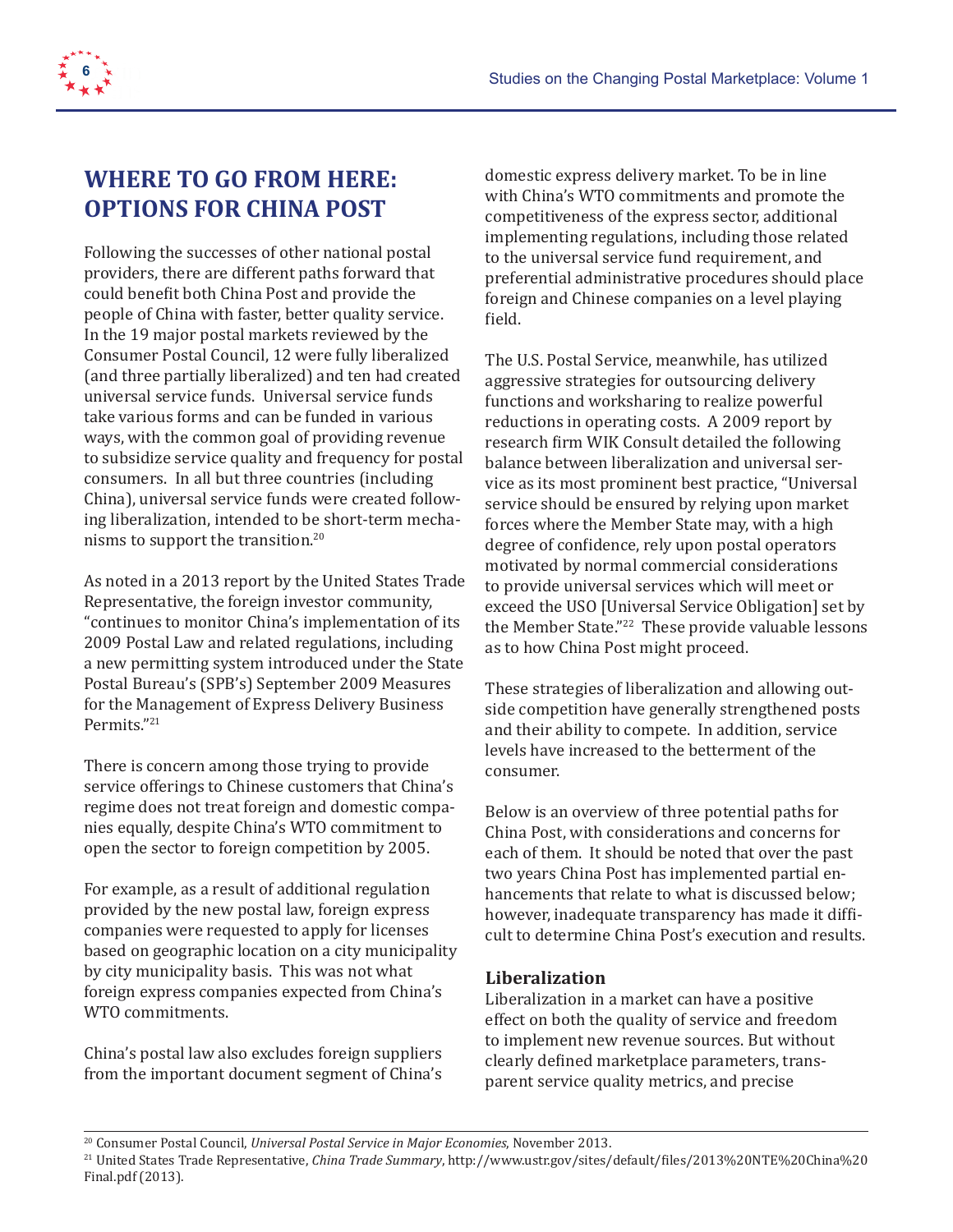implementation, improvements are not guaranteed. Argentina is an example of a fully liberalized market that has not necessarily led to better postal services for consumers. Indeed, it was considered to have "low to medium overall quality" by one study and "serious shortcomings" by another. However, the post's partnerships with Western Union and its wholly-owned subsidiary Pago Facil have proved profitable.<sup>23</sup>

On the other hand, Germany, a fully liberalized market, with all providers assuming universal service, has not needed to further fund Deutsche Post to ensure universal service.<sup>24</sup>

#### **Revenue Generation**

In the Asia-Pacific region, postal financial services generated the largest part of postal revenues. At over 60 percent of Asian postal markets, this is fast becoming a prominent trend.<sup>25</sup> Another source of revenue for postal services is in logistics services, albeit with reduced margins. Recognizing China Post's extensive network and financial services branches, it makes an ideal partner for international companies who rely on just-in-time shipment of goods, a key component of supply chain management. In fact, partnering with private companies seems to be a trend worldwide, either through providing "worksharing discounts" in the United States, or through contracts with outside service companies such as surface and air transportation, third-party logistics, facilities management services and postal technology providers.

Such value-added services have also provided new, diversified revenues for the likes of Australia Post and France's La Poste.<sup>26</sup> This includes tracking services and insurance. A subset of this offering is a wider variety of internet services, such as email and postage purchasing, among others. Chile has partnered with the U.S. firm Money Gram to offer international money transfer services.

Brazil is another fully liberalized country which has allowed the state-owned postal company to seek alternative revenue. Even with competitors, Correios do Brasil has one of the highest brand ratings in Brazil, which the postal operator was able to leverage to create a postal bank in partnership with Banco do Brasil, one of Brazil's largest banks, eliminating the need for creating its own postal savings bank. In just five years, it produced more than 1.5 million accounts and provides banking services to areas of the population previously not served. The main financial product is payment services, with 6.5 million transactions.<sup>27</sup>

Currently Correios do Brasil also provides other services, such as CorreiosNet Shopping, an online shopping center, direct marketing, focusing on the needs of foreign postal operators that want to send and distribute direct mail in Brazil, and online mail services. 2012 revenue was over 19.2 Brazilian reais (US  $$8$  billion).<sup>28</sup>

#### **Relaxing the Universal Service Obligation**

Relaxation of services offered by the Universal Service Obligation can relieve some of China Post's burden. Some postal administrations have contemplated reducing delivery frequency in remote areas, using cluster boxes, or using third-party facilities as postal outlets. Although some may argue that reducing service obligations may harm consumers, quite the opposite may be true, taking into consideration alternatives such as electronic delivery methods that are now available.

Spain is an example of successfully relaxing the Universal Service Obligation. With a 10 percent combined market share for private providers, Correios, the state-run postal provider, has been able to eliminate delivering to rural customers with houses 250 meters from the main road, enabling it to exceed service quality targets. It has also allowed the postal operator to work with private postal and

22 Alex Kalevi Dieke, et. al., *The Role of Regulators in a More Competitive Postal Market*, WIK-Consult (September 2009).



<sup>23</sup> The World Bank, Global Information and Communications Technologies Department, *The Role of Postal Networks in Expanding Access to Financial Services, Volume 1*, (November 2006).

<sup>24</sup> *Universal Postal Service in Major Economies, op cit.*

<sup>25</sup> *The Role of Postal Networks in Expanding Access to Financial Services, Volume 1, op cit.* 

<sup>26</sup> *Universal Postal Service in Major Economies, op cit.*

<sup>27</sup> *The Role of Postal Networks in Expanding Access to Financial Services, Volume 1, op cit.* 

<sup>28</sup> Correios, http://www.correios.com.br/eng/.